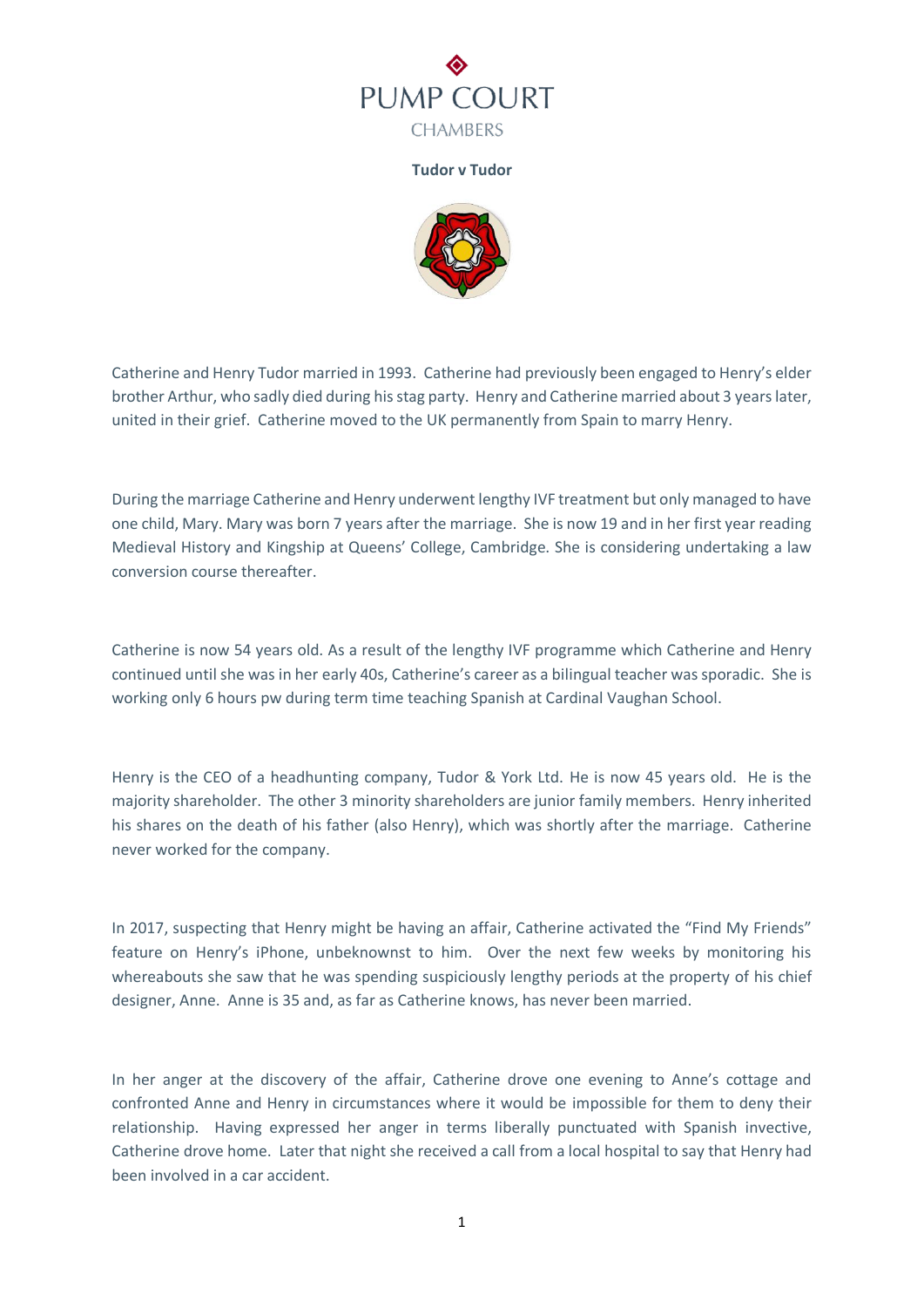## PUMP COURT **CHAMBERS**

It later transpired that Henry was not responsible for the accident, which was caused by a drunk driver leaving the car park of "*The Wrong'd Wyfe*" public house next door to Anne's cottage.

Henry sustained serious head and pelvic injuries. A report obtained for the financial remedy proceedings recorded that:

- He suffered a closed head injury with some mild traumatic brain damage which affects his reasoning and ability to sequence. He fatigues easily;
- He has an increased risk of epilepsy;
- He sustained fractures to both sides of his pelvis and his left knee which has significantly reduced his mobility. He can use crutches now but is likely to be wheelchair bound within 10 years.
- He sustained significant damage to his spleen, which was then removed;

The report concludes that deterioration following the head injury is likely to lead to Henry's working life ceasing in c10 years and his life expectancy being reduced by c10 years.

Henry never returned to the FMH but with Anne's love and care recovered well. He returned to work some 12 months later by which time Catherine had initiated divorce proceedings.

During his convalescence Henry lived with Anne at her cottage. Anne gave up her job and provided the majority of his care.

Mary visited him occasionally, usually to discuss her own financing but otherwise struggled to cope with the discovery of her father's adultery.

Catherine issued Form A at around the time Henry returned to work. The proceedings required an FDA and an FDR and the final hearing was listed about a year later. By this time Henry had been back at work for a year, but was struggling to cope with the travel and was increasingly fatigued due to his brain injury.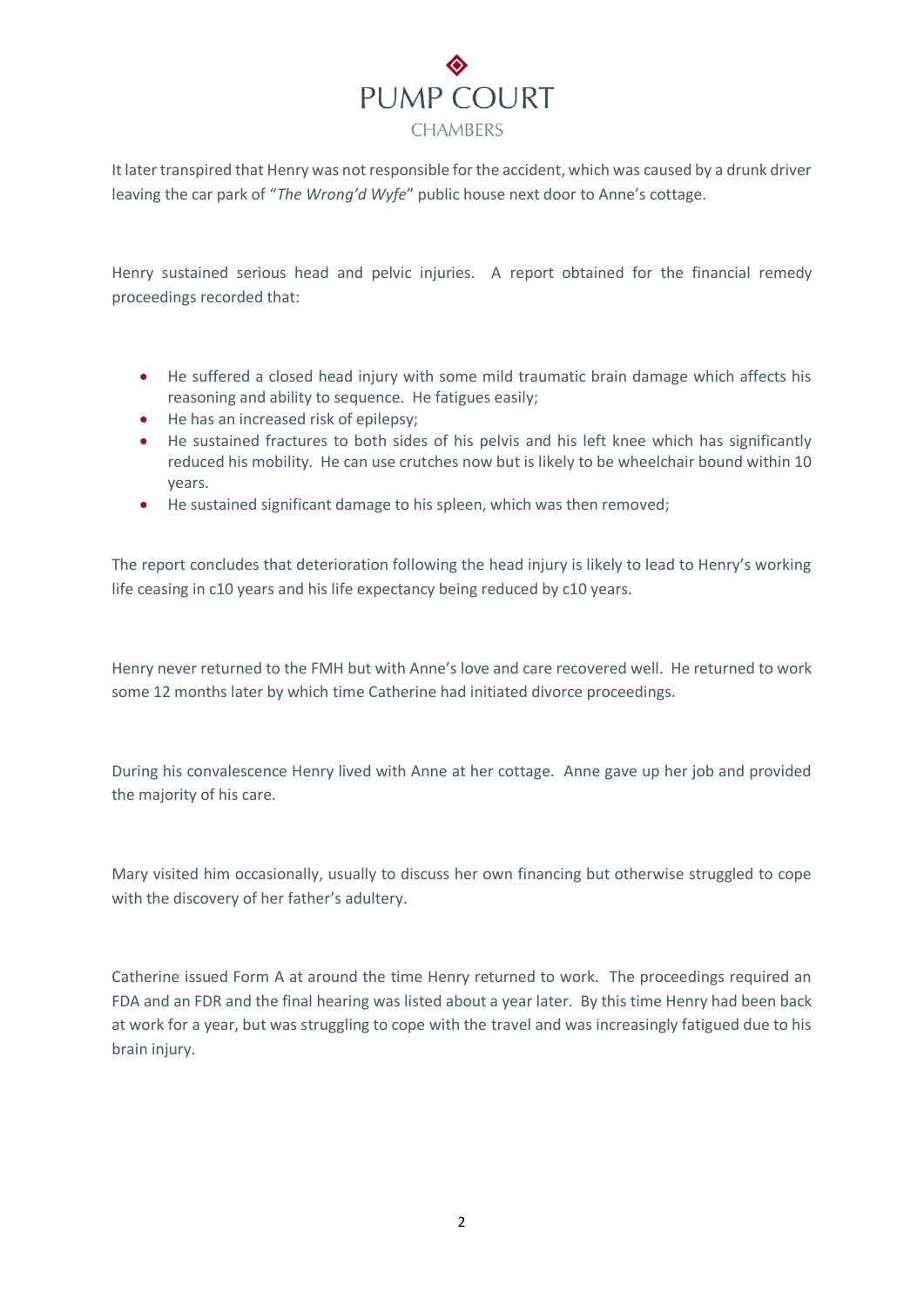

The agreed schedule prepared by efficient counsel recorded that the principal assets for distribution are:

- Equity in the FMH, 1 Whitehall Palace Gardens, of c£500,000 now held by the parties as tenants in common.
- Henry's shares in Tudor & York worth c£1m gross. Henry is entitled to entrepreneur's relief.
- A pension held with Fidelity worth £400,000
- A sum of c£150,000 being damages recently received by Henry for his car accident. £70,000 represented loss of earnings, £40,000 for pain, suffering and loss of amenity and £30,000 for adaptations and mobility support. The balance was interest and other consequential loss including £3,000 for past care.
- Catherine has a part share in a property in Aragon, Spain inherited from her father 18 months before their separation and worth c€200,000. Her sister lives in that property.
- Henry is earning c£80,000 pa net from a combination of salary and dividend income.
- Catherine has no other assets and is earning c£6,000 pa. She is unlikely to earn more.

The final hearing was heard over three days in the FRU. During his cross-examination Henry was closely questioned as to payments from his account to an account in the name of Boleyn, which is Anne's surname. After some prevarication and obfuscation Henry confirmed that they were not payments to Anne but to her elder sister, Jane. After further questioning Henry disclosed that some years before his relationship with Anne he had a one-night stand with her sister Jane and that his son, Hal, was born as a result. Henry has been providing modest support for Hal since his birth. Hal is now 9 years old and has spina bifida.

DJ King reserved her judgment and later sent out a draft judgment for counsel to provide corrections. After these were provided, the judgment was released to the parties. A date was set for judgment to be handed down two weeks later.

By her unsealed judgment DJ King determined that:

- The FMH be sold forthwith and the net proceeds divided as to 60% to Catherine and 40% to Henry;
- Henry should pay a lump sum of £50,000 to Catherine (from which her outstanding legal costs of £30,000 would be paid);
- Henry should pay Catherine PPs during their joint lives at the rate of £30,000 pa reducing to £0.05 on her  $67<sup>th</sup>$  birthday (when Henry would be 58).
- She found that the shares in T&Y were non-matrimonial but were in any event the source of the income stream
- The judge found that although Henry's interest in T&Y was worth £1m gross there was little liquidity in the company but that it would produce an income stream for Henry of £80,000 net  $pa$
- She specifically stated that she was not making any order as to Henry's shares in T&Y on the basis that if he sold them Catherine might apply to capitalise her maintenance.